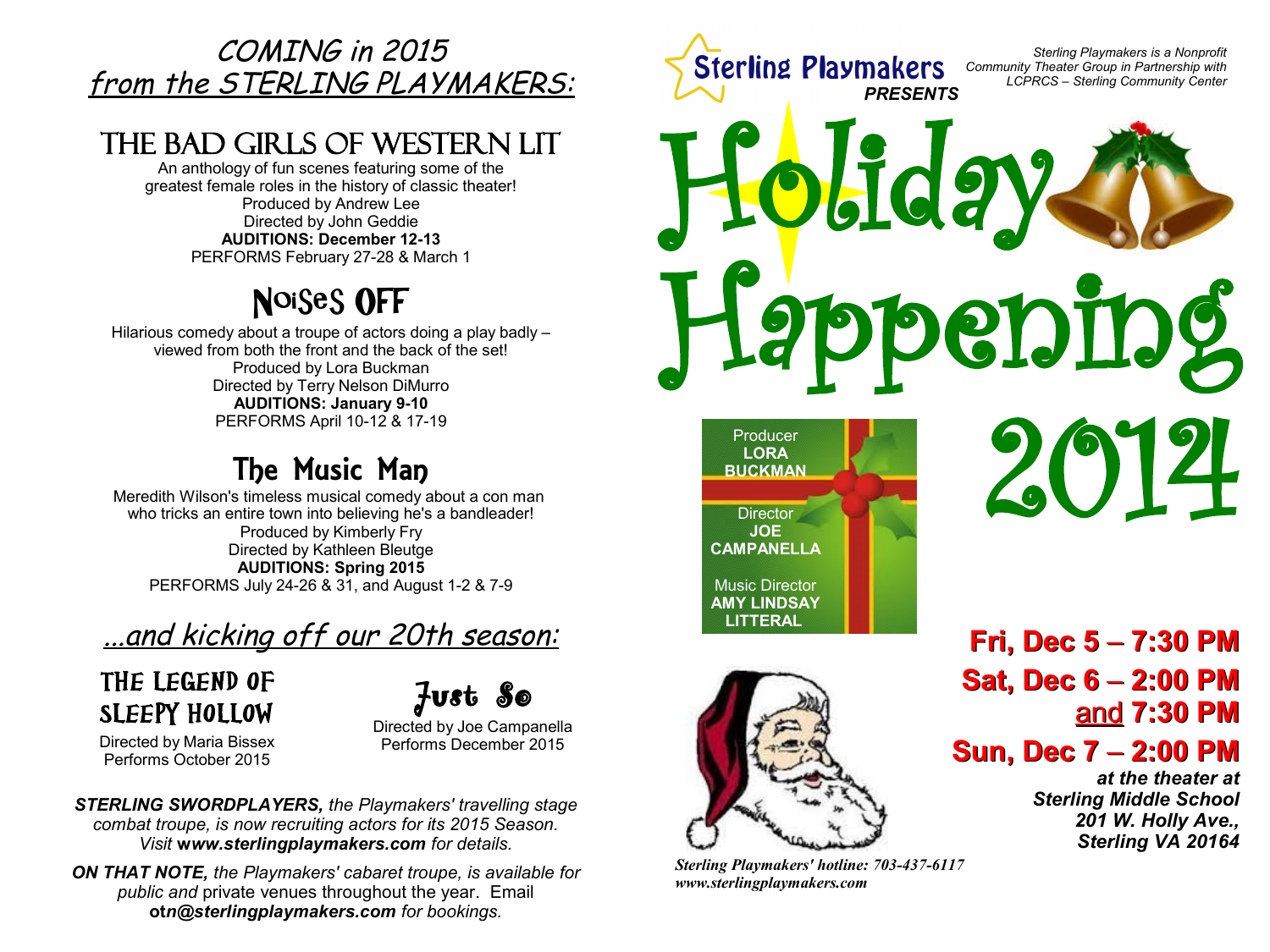#### Proud member and supporter



#### **Sterling Playmakers Board of Directors**

Mark Humphrey *(Chairman)* Chris Gray *(Vice Chairman)* Barbara Gillen *(Secretary)* Kimberly Fry *(Treasurer)*

Maria Bissex Kathy Bleutge Joe Campanella Rick Dulik Bill Fry John Geddie Angela Hepola Don O'Brien Steve Schrader

# Sterling Playmakers Mission Statement

The Sterling Playmakers, in cooperation with Loudoun County Parks, Recreation and Community Services' Sterling Community Center, will associate ourselves together for the following purposes:

To foster and perpetuate wholesome theatrical presentation for all age groups, of both a cultural and entertainment value to the community of Sterling, ever keeping in mind our obligations to the community in the safeguarding of the principles of good taste in all our endeavors.

To produce, direct, write, teach, stage, and in all ways provide all forms of performing arts activities and events for children and adults, and to hire such staff as may be necessary.

To exist as a nonprofit organization, which operates strictly for the enjoyment of our members, providing an outlet for the artistic talents of as many community individuals as possible.

# Op Thot Note The Sterling Playmakers' wonderful cabaret troupe is featured in

two of the musical numbers in *Holiday Happening 2014.*

On That Note is available for public and private performances. Make your next party or event extra-special with this cast of professional-quality singers. For booking information, send an email to **otn@sterlingplaymakers.com**



On **May 9, 2015**, the Sterling Playmakers will hold its SECOND ANNUAL GALA, with a catered buffet dinner, cash bar, entertainment from On That Note, dancing, prizes, and a huge silent auction! This event is open to the public and takes place at the **Compass and Anchor Club** (KofC Banquet Hall) on Holly Ave. Watch **www.sterlingplaymakers.com** for announcements!

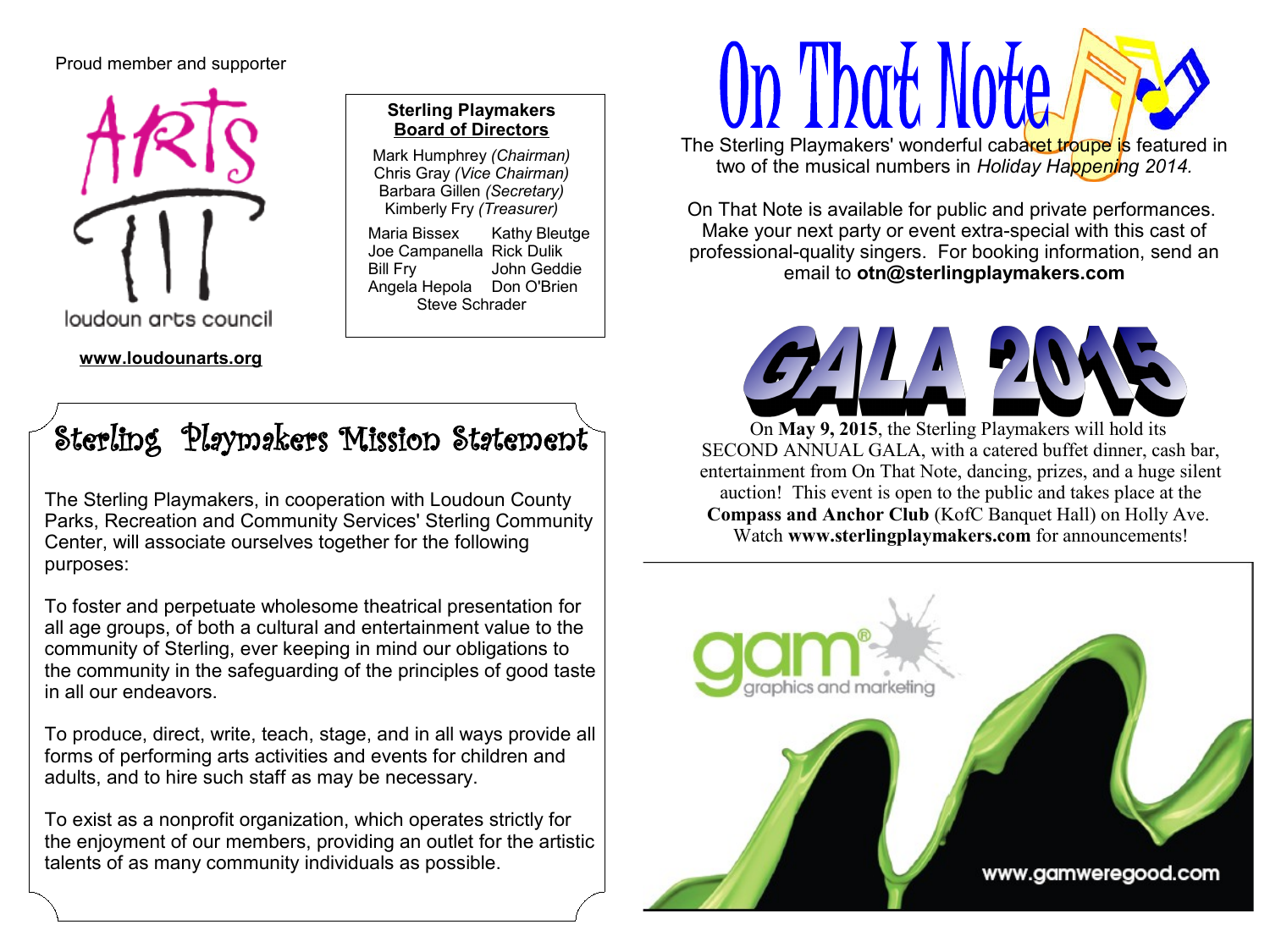

### **4** Special Thanks **1**

Augustin Martinez, Joseph Guinther, Tim Chang, and Lawrence Grayson, and the staff of Sterling Middle School Nick Wilt and the staff of Sterling Community Center The staff at GAM Graphics and Marketing The staff at Joe's Pizzaria Laura Garofolo Tim Silk Angela Hepola

 Kimberly Fry Chris Gray Marie Casey Don O'Brien Joni Carluzzo

*Our sincerest appreciation to the families of our younger castmembers, and to everyone we may have accidentally omitted or who contributed to our show after this program went to print.*

> Sterling Playmakers, P.O. Box 1611, Sterling VA 20167 703-437-6117 www.sterlingplaymakers.com

## A Note from the Director...

*It probably goes without saying that Christmas is my favorite time of year.*

*Okay, it's a stressful season, with the winter storms, the crowded stores, the heavy traffic, the commercialism. But I avoid what stress I can, and what I can't avoid, I don't let get on my nerves. I look on the bright side, and there's always one bright side: that I'm in the midst of the most joyful part of the year – the season of giving, of love, and of the warmth of celebrating the birth of Jesus Christ.*

*Putting this show together created its share of stress, but that stress is extinguished by the great feeling of working closely with this incredible cast and crew, of seeing their dedication displayed on stage, their new friendships displayed off stage. I hope that our production puts a smile on your face as well, adds a bit of laughter in your heart, and maybe relieves a bit of the stress from your Christmas.*

*Merry Christmas, Happy Hanukkah, and Happy Kwanzaa! Whichever way you prefer it, it's my sincere wish for your health and happiness during this joyous Holiday Season and the year beyond!*

> Joe Campanella Director, *Holiday Happening 2014*



*Producer Director Assistant Director Music/Vocal Director Pianists Production Stage Manager Technical Director Choreographer Stage Manager Running Crew Lighting Design Lighting Operator Sound Design/Operator Propsmistress Makeup/Hair Publicity Director Photographers Videographer Additional Rehearsal Pianist Box Office House Manager Ushers Set Painting & Construction Bulk Mail Chairman Bulk Mail Crew Graphic Artist Audition Staff* Lora Buckman Joe Campanella Amanda Holsinger Amy Lindsay Litteral Jana Bonieskie, Phil Kuhn, Lisa Mattia Helen Gernhardt Rick Dulik Amy Lindsay Litteral Joe Stevenson Allison Ball, Lora Buckman, Patrick Fritz, Jen Lofquist, Piper Ogorek Bill Fry Amanda Carter Rick Dulik Tiffany Stukes Nour Bahri, Mikayla Hammrich Joe Campanella Tim Alberth, Connie Bertke Keaton Crowe Kim Ogorek Annette DeMott Connie Bertke Susan Andrews, Virgil Andrews, Papia Das, Meg Harrington, Jenny Holsinger, Steve Holsinger, Dede Schrader, Steve Schrader, Heather Yee Rick Dulik, Bijan Ahmadi, Max Ahmadi, Alex Bertke, Lora Buckman, Andrew Lee, Piper Ogorek, Cecily Rood Joe Campanella Bijan Ahmadi, Beth Bollerer, Catherine Bonieskie, Lora Buckman, Virginia Crowley, Papia Das, Paravi Das, Andrew Lee, Becky Roberts, Joe Stevenson, Heather Yee Joe Campanella Barbara Gillen, Doris Argall, Kathy Bleutge

> The Sterling Playmakers is a nonprofit, all-volunteer 501(c)(3) organization. Contributions to the Playmakers are gratefully accepted and are fully tax-deductible.